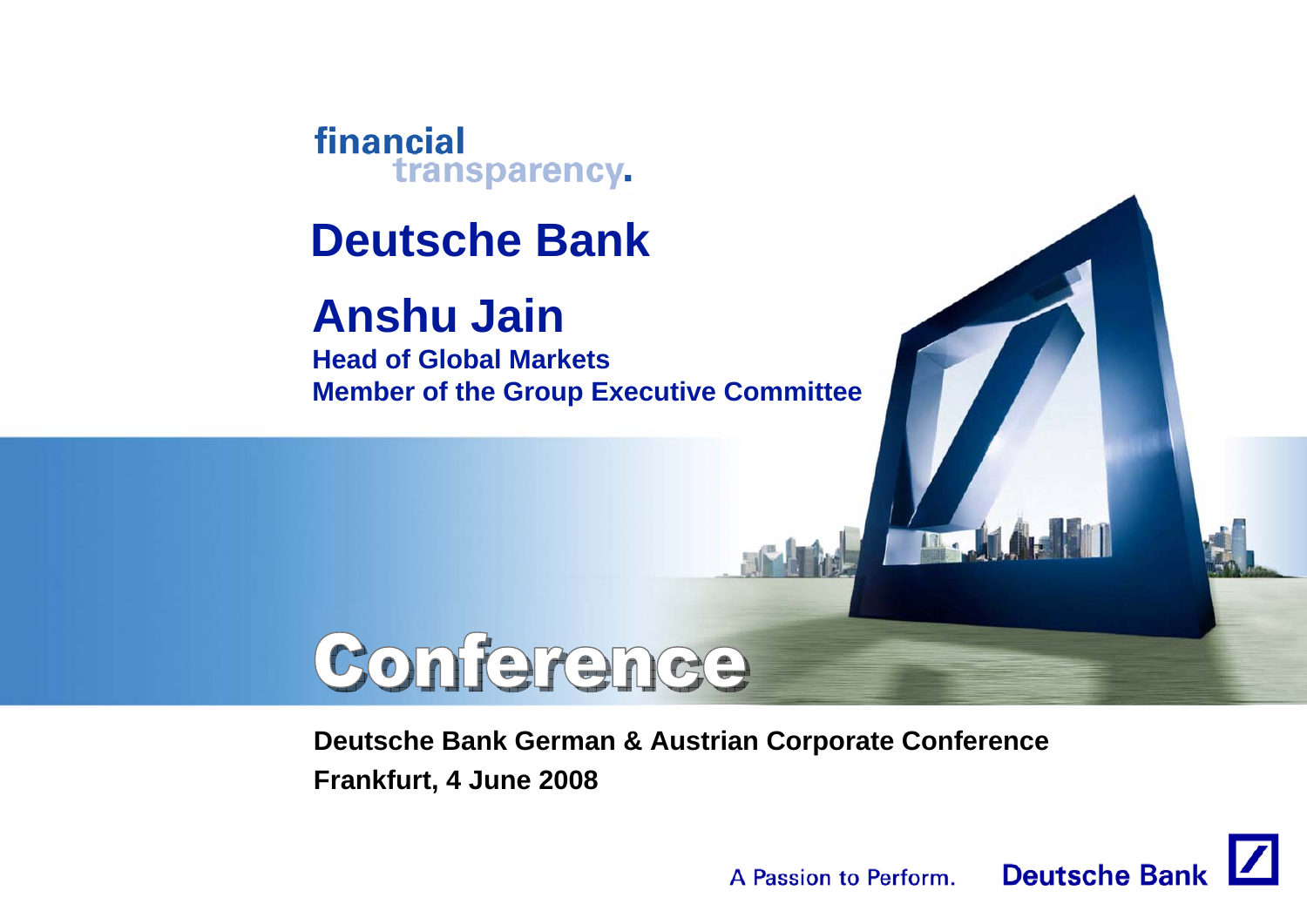



#### **Agenda**



#### **2The crisis and Global Markets performance**

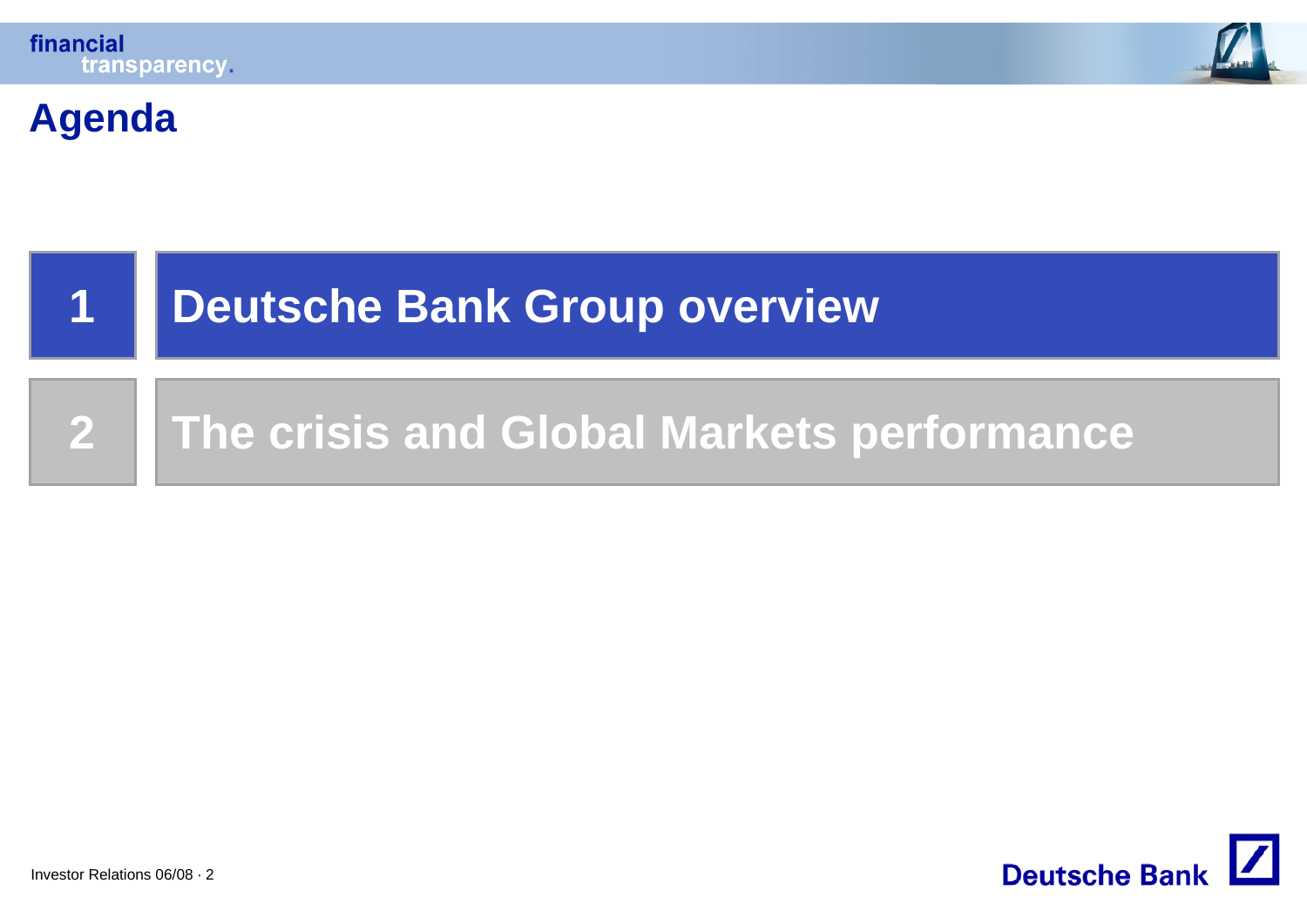



#### **Deutsche Bank with relatively robust profitability through the downturn**

Aggregate IBIT, 3Q2007/4Q2007/1Q2008, reported, in EUR bn



Note: For peers IBIT reflects IBIT attributable to the shareholders of the parent; translation into EUR based on average FX rate of respective reporting period Source: Company reports **Deutsche Bank** 

Investor Relations 06/08 · 3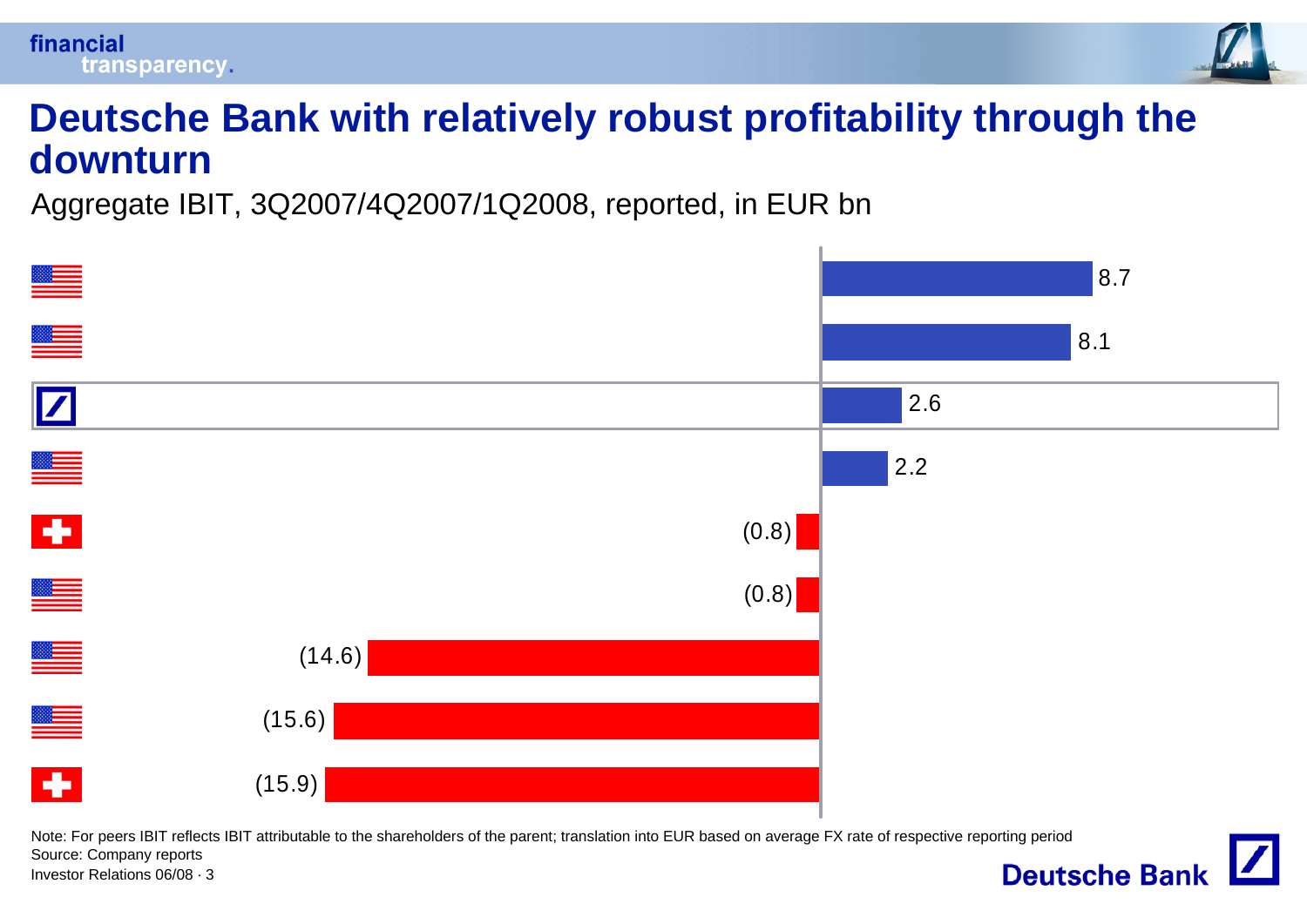

# **1Q2008: Pre-tax profit by segment**

Income before income taxes, in EUR m

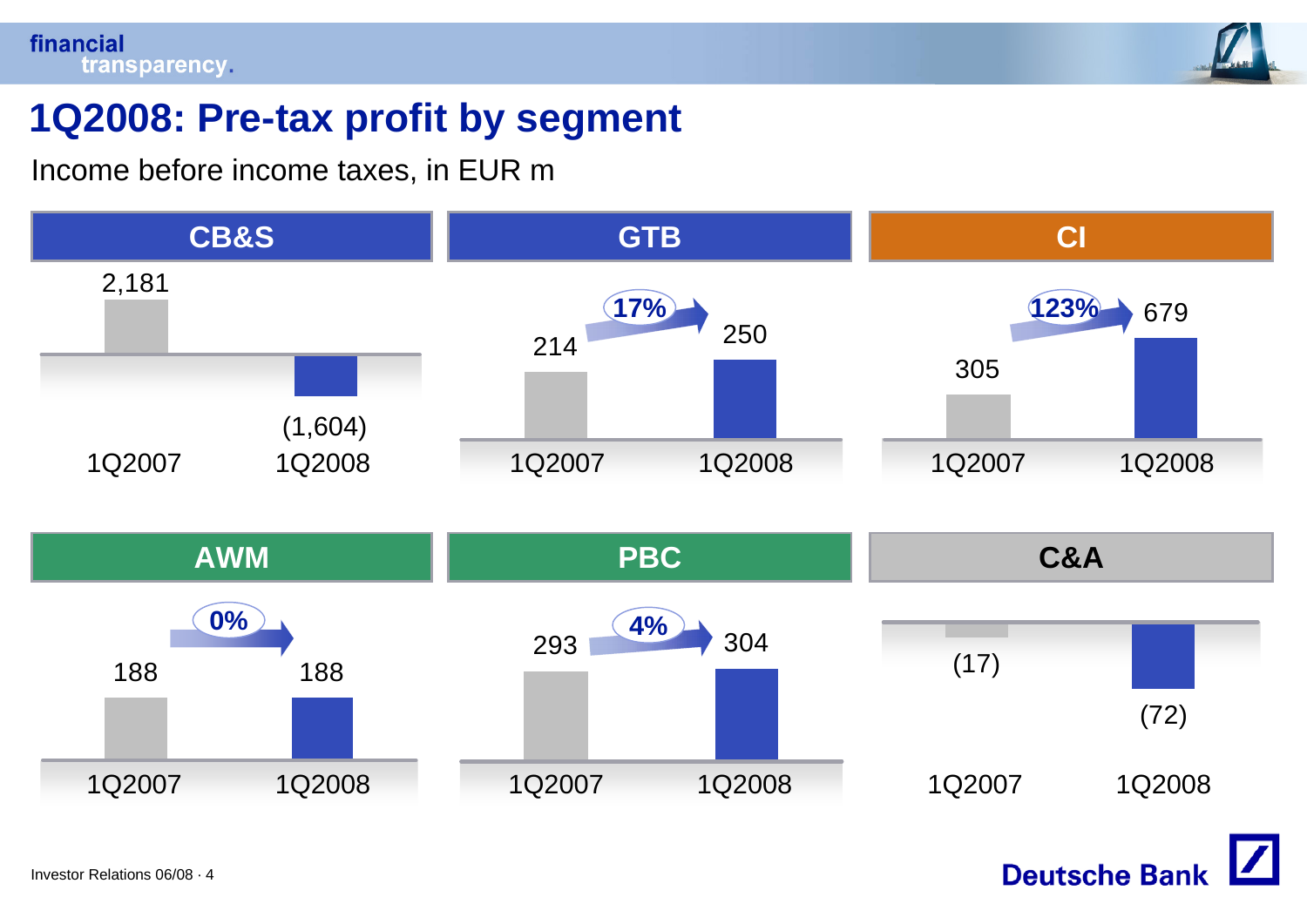



# **We have outperformed against key targets**

Target definition Reported



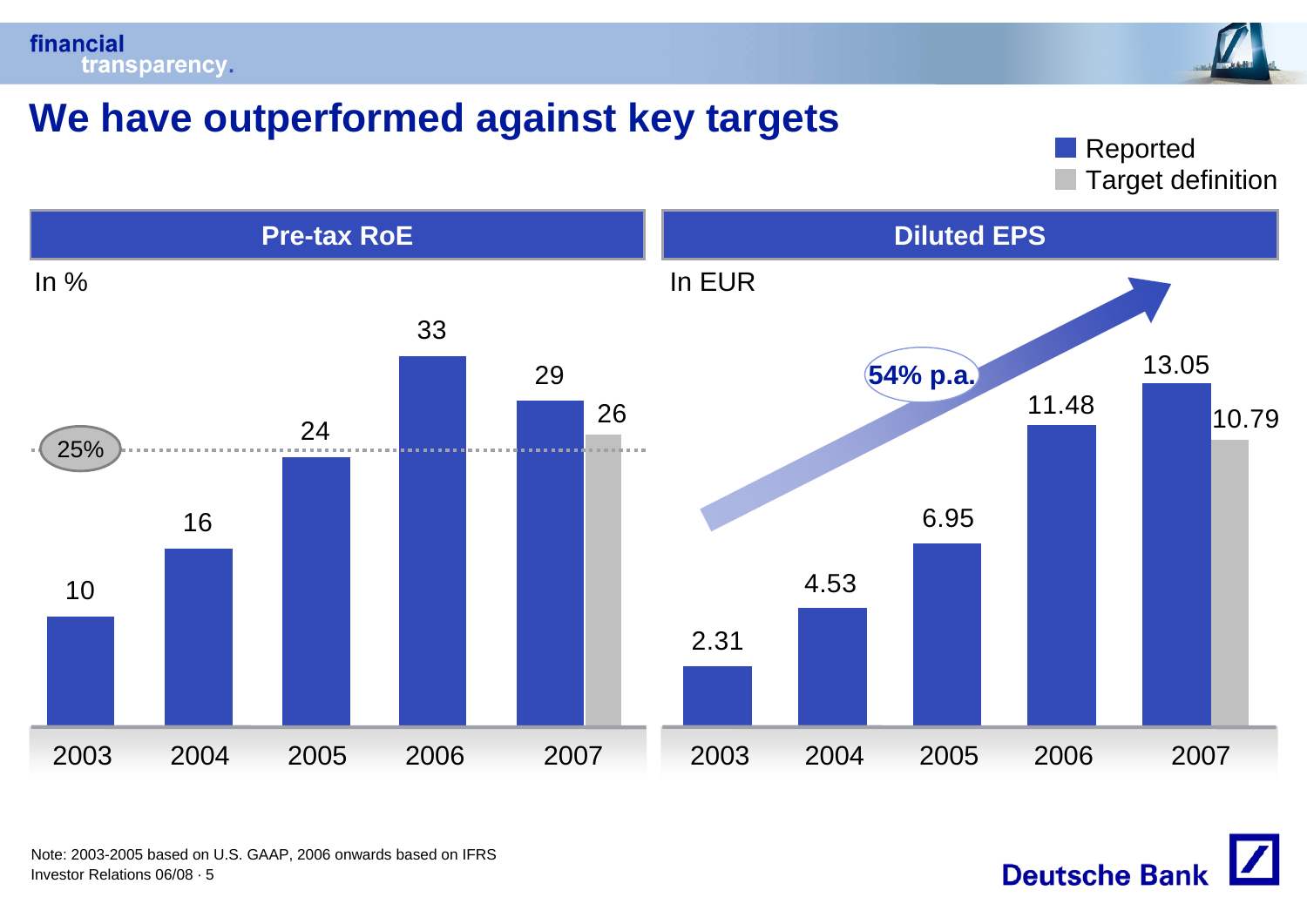#### financial transparency.



**Deutsche Bank** 

### **Asset growth driven by 'fair value financial assets' – particularly derivatives**

In EUR bn

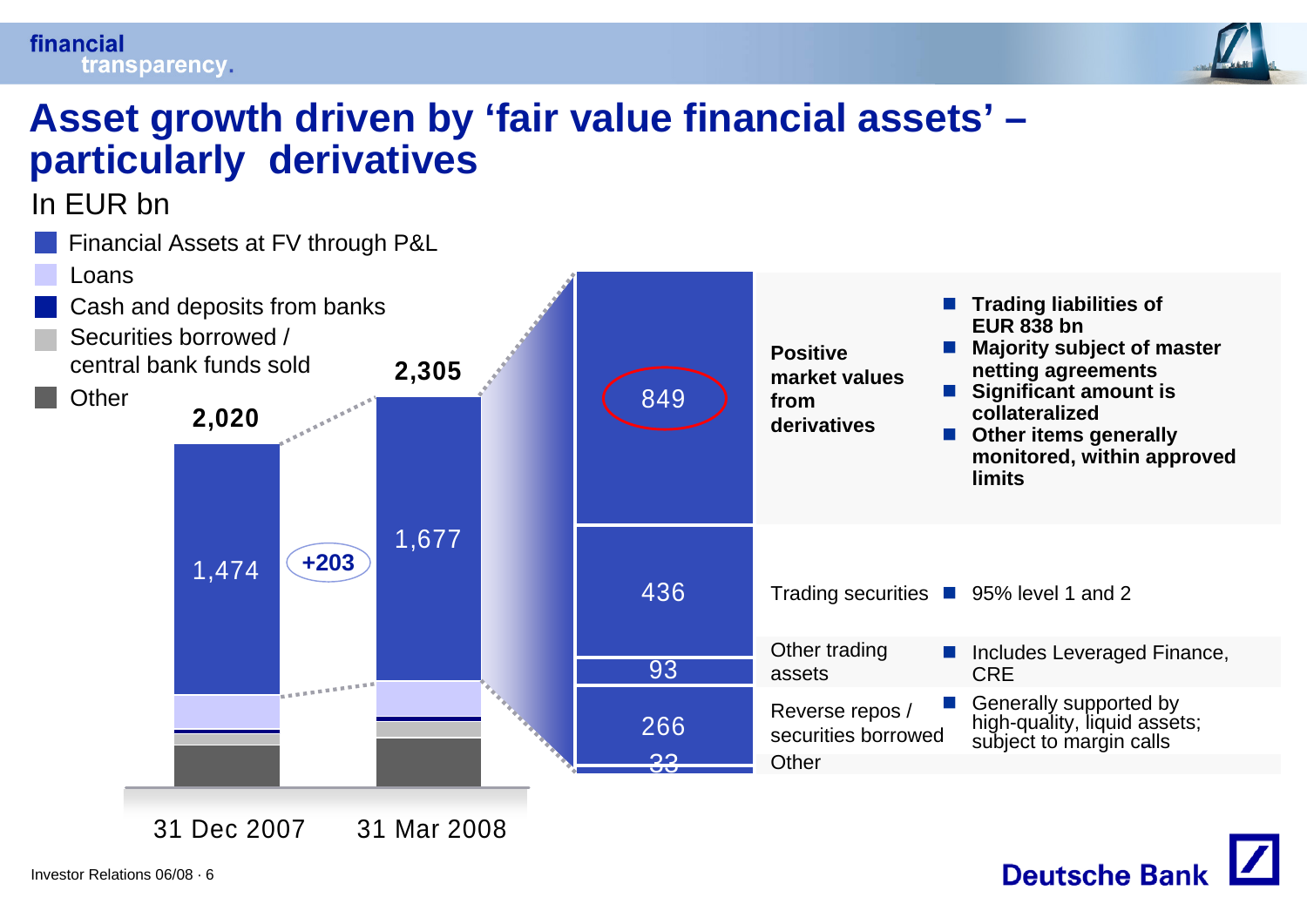

### **Market conditions drive rising derivatives balances, credit risk remains low**



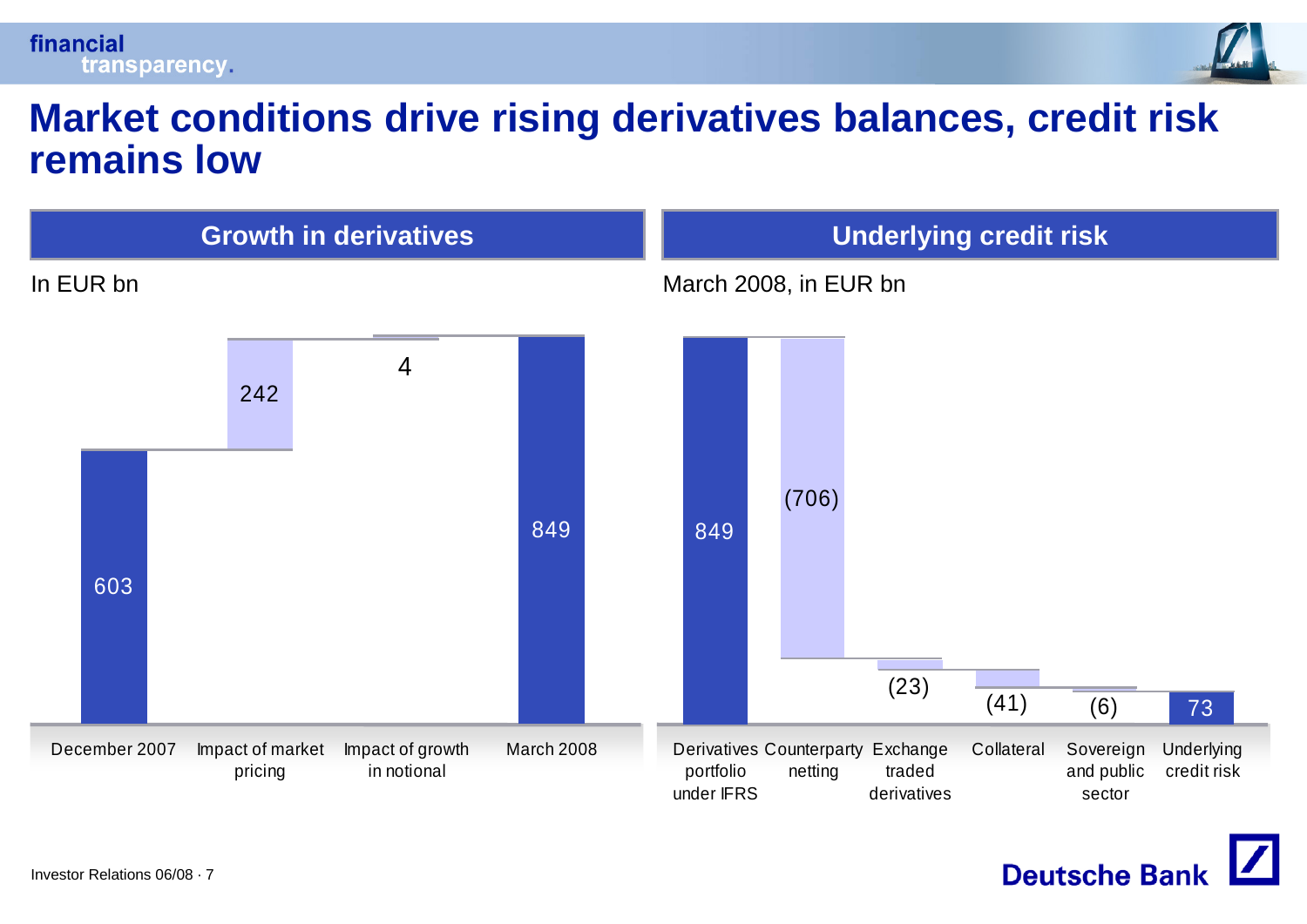#### financial transparency.



**Deutsche Bank** 

#### **Unsecured funding base has grown; markets appreciate Deutsche Bank's credit**



Investor Relations 06/08 · 8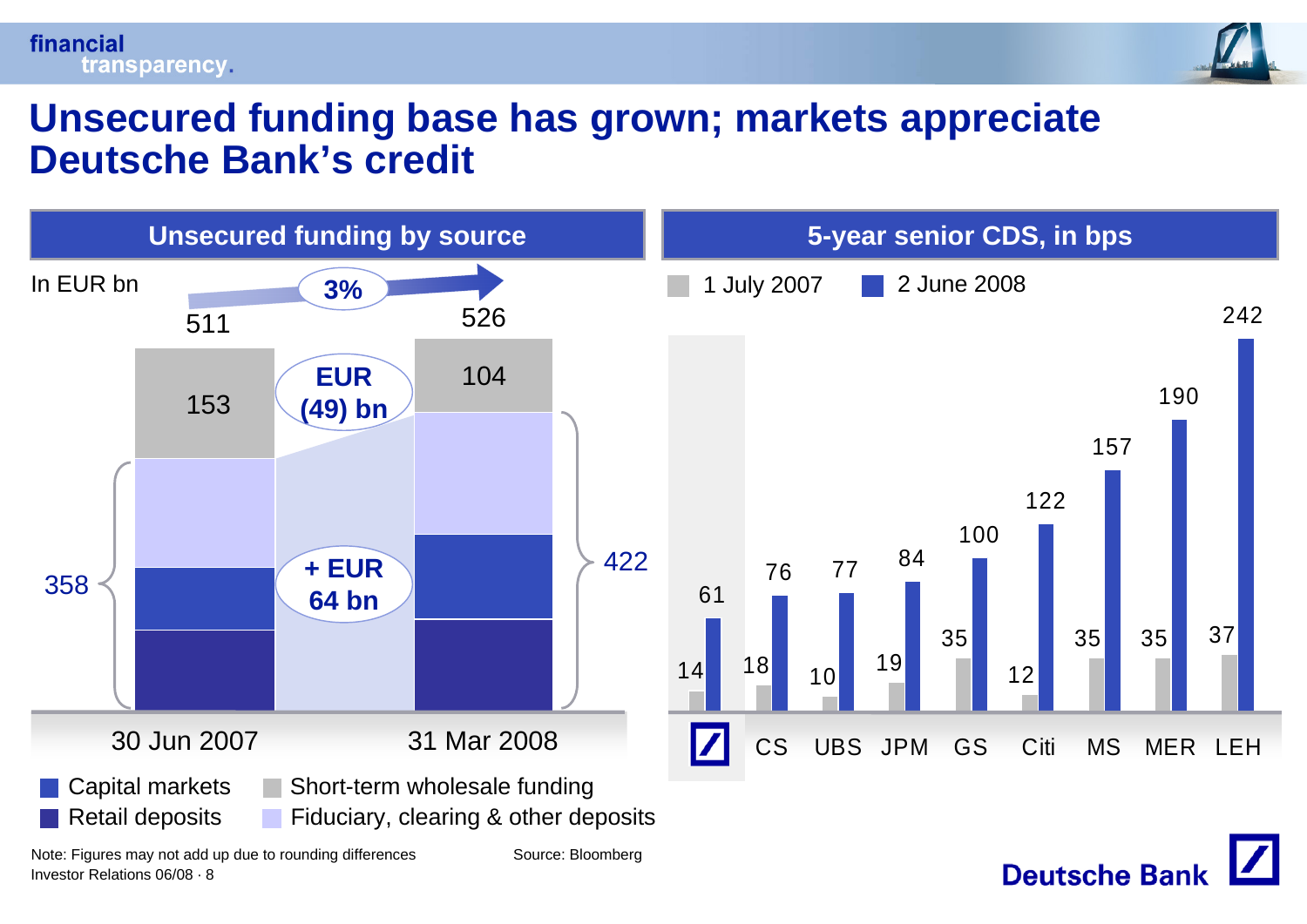





**Agenda**

# **Deutsche Bank Group overview**

#### **2The crisis and Global Markets performance**

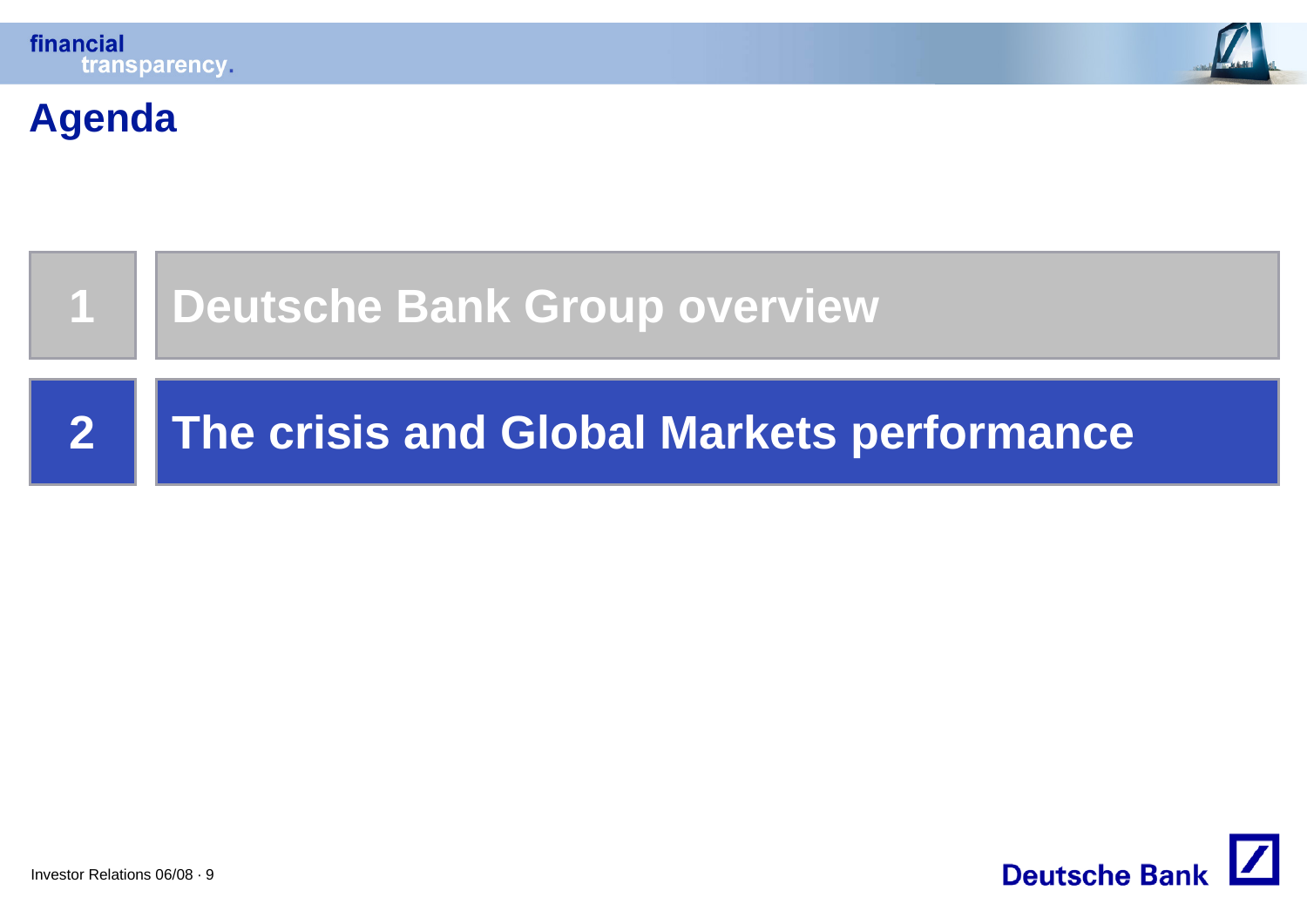

### **The banking crisis represents an unprecedented example of value destruction …**



\* Defined as pre-tax insured losses as % of the Global Property & Casualty capital base for Insurers, and writedowns as % of tangible equity for US banking Source: Swiss-Re, Deutsche Bank Research, Bloomberg

### **Deutsche Bank**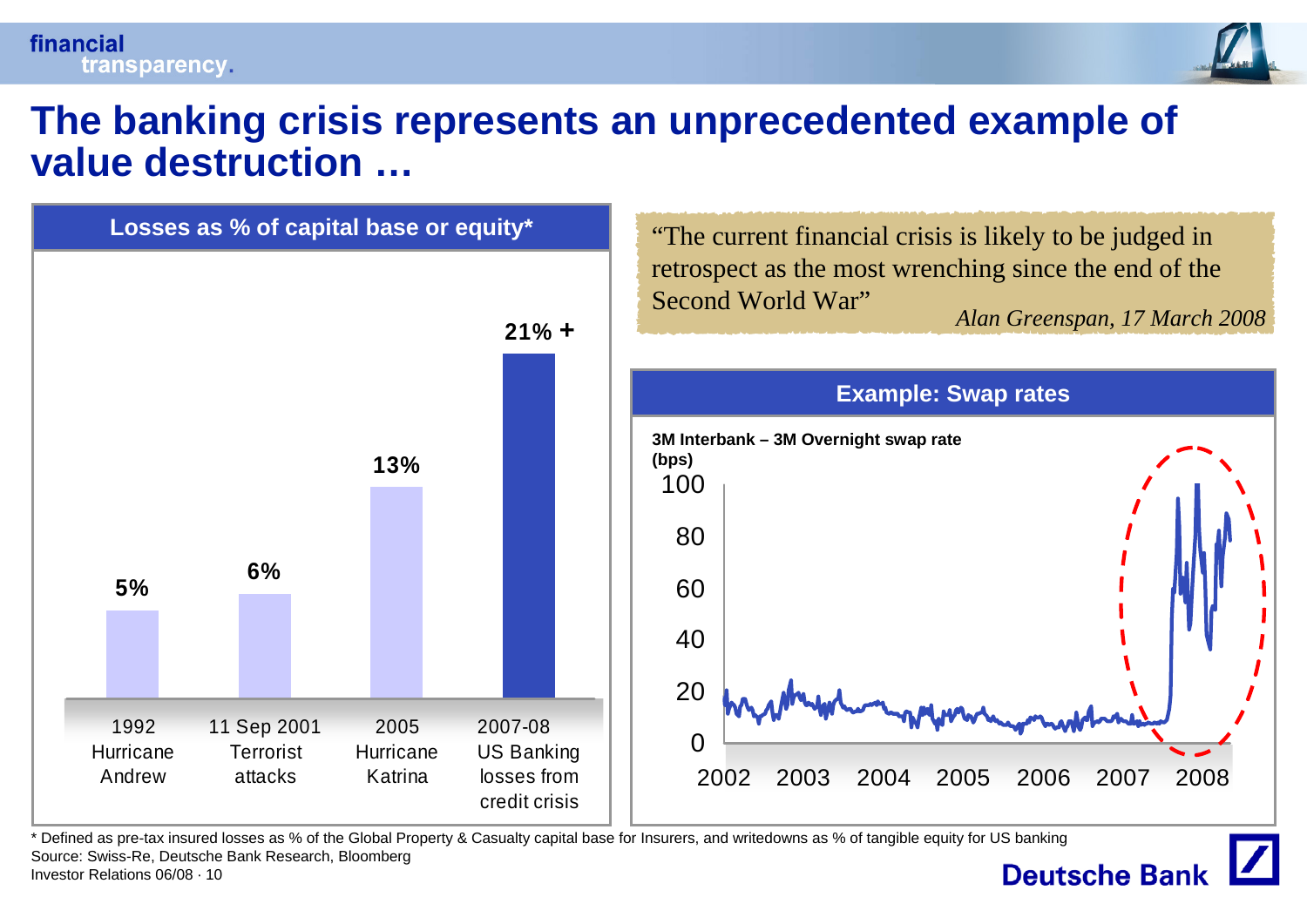#### financial transparency.



#### **… and was preceded by an equally extraordinary period of market exuberance**







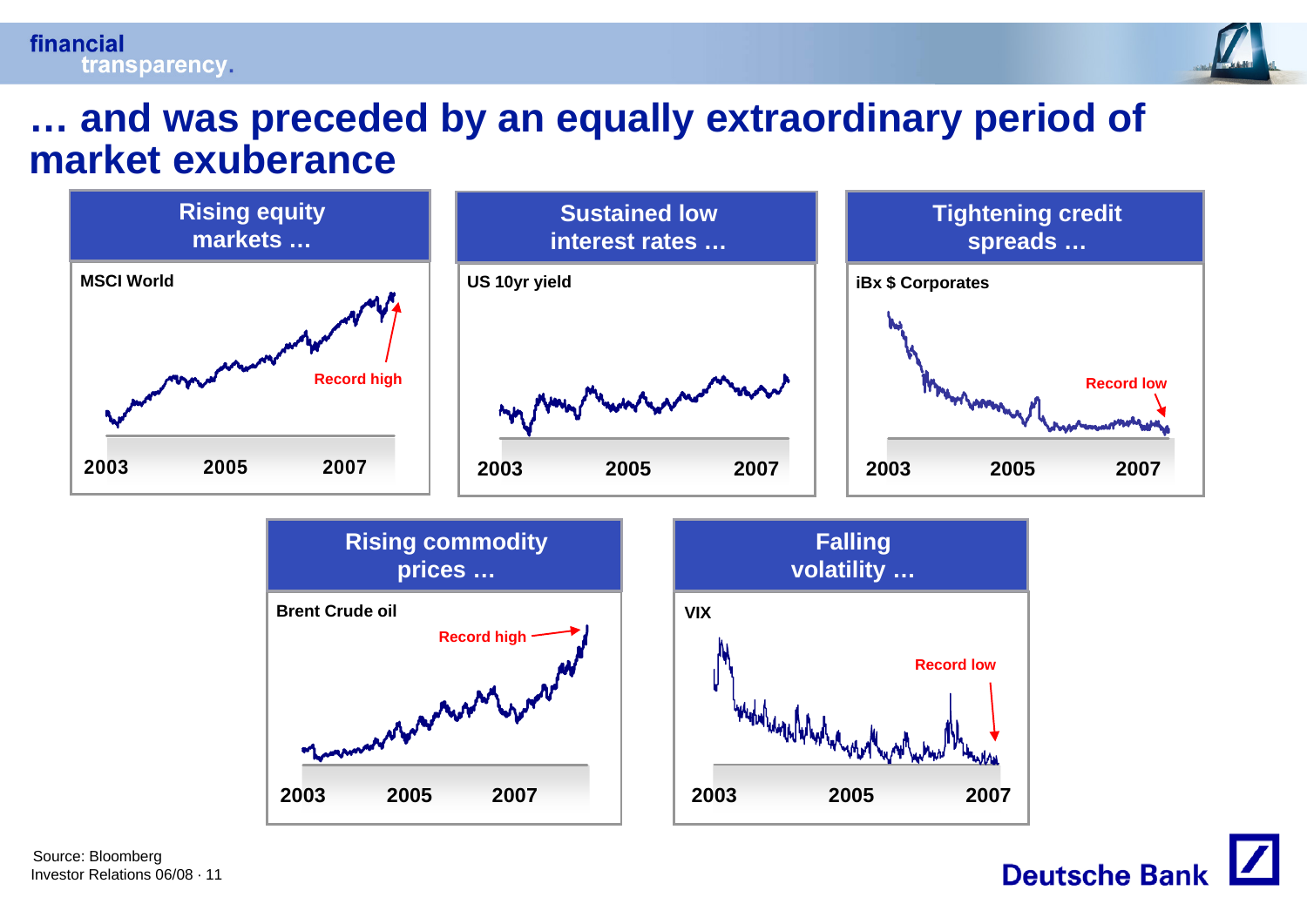

### **A steep decline in US house prices and a drop in subprime valuations were the trigger for the crisis**

**Underwriting standards decreased as home prices appreciated**



**Subprime mortgage profits declined despite increasing volumes**

**appreciation** "Bear Stearns, already forced to shut two hedge funds that bet heavily on the risky subprime mortgage market, is now facing big losses in a third fund"





Note: "Originator underwriting matrix" used as lending standards proxy; score represents a composite of loan underwriting standards employed by loan originator Source: Bloomberg, Deutsche Bank Research, Datastream, Inside Mortgage **Deutsche Bank** Investor Relations 06/08 · 12

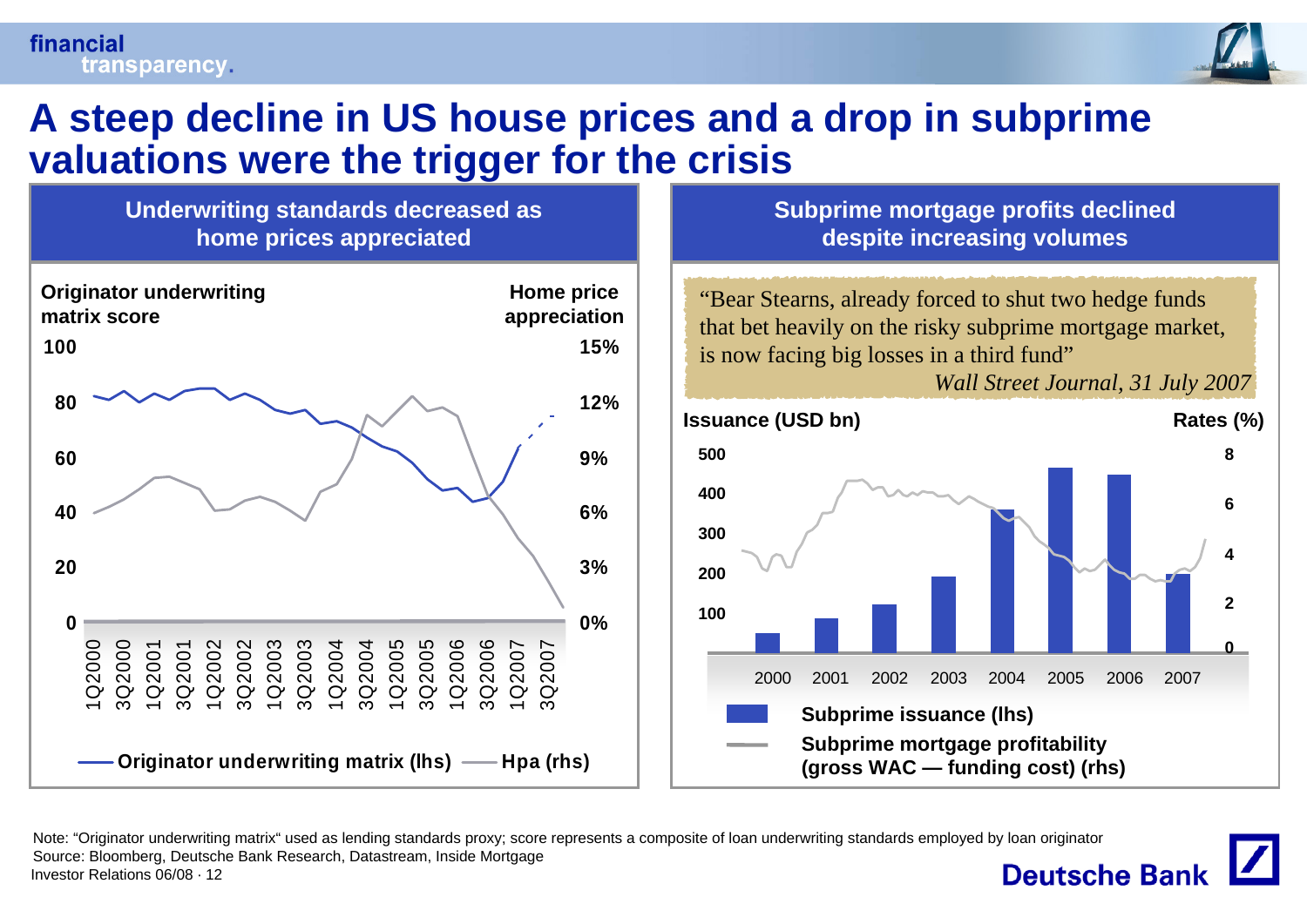



### **Market conditions have continued to be very turbulent since then**



\* Dow Jones North America CDX Crossover, 5-year, series 9 (index of CDS credit derivatives on 35 companies rated at the threshold of investment and speculative grade) Source: Bloomberg, Deutsche Bank analysis **Deutsche Bank** Investor Relations 06/08 · 13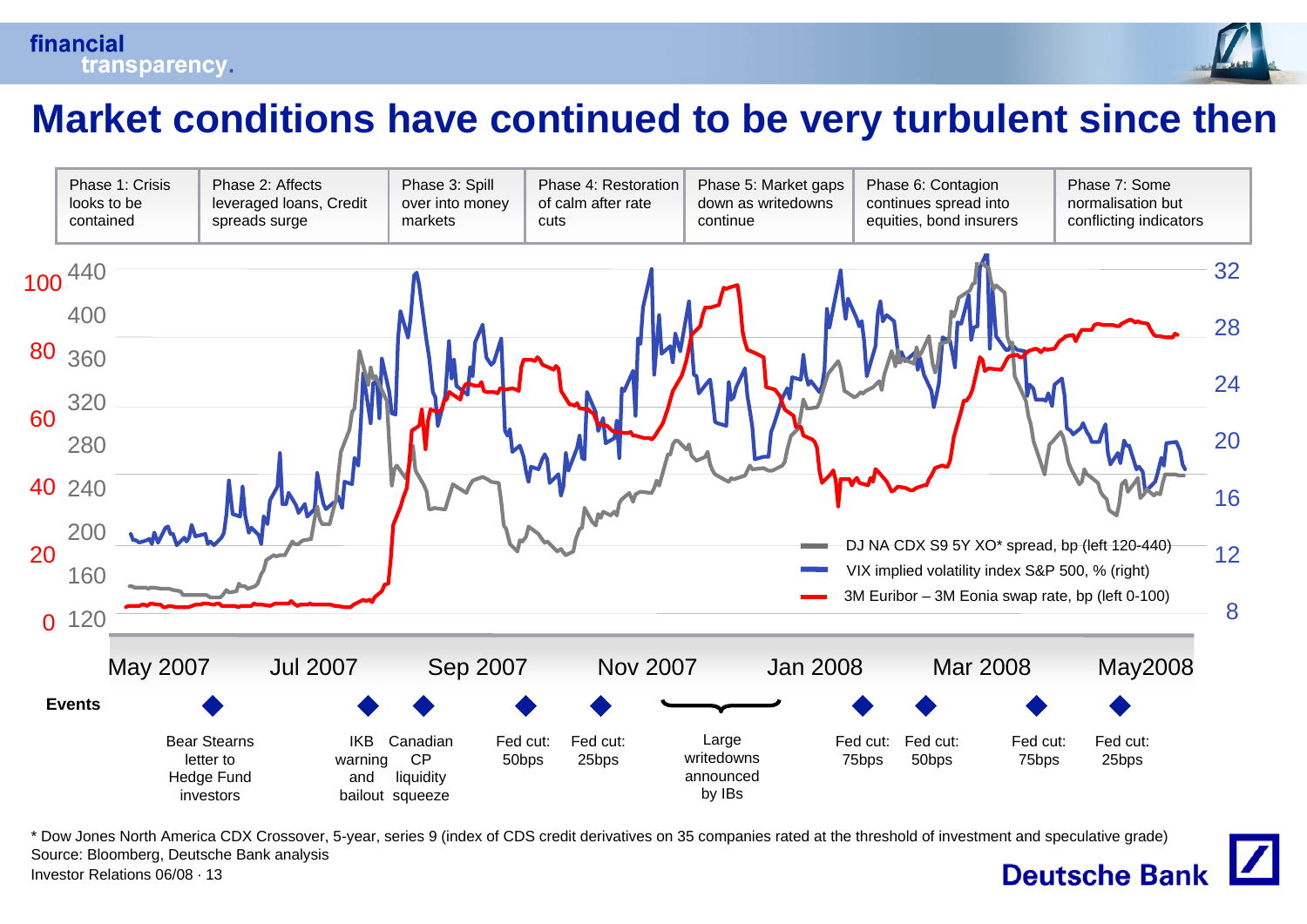

**Deutsche Bank** 

#### **Global Markets emerged as a leader in 2007 despite these difficult conditions**

Sales & Trading revenues, FY2007, in EUR bn



\* Diverging fiscal year

Note: Citi includes cross-divisional revenue share; GS excludes Principal Investments; translation into EUR based on average FX rate of respective reporting period Source: Company data

Investor Relations 06/08 · 14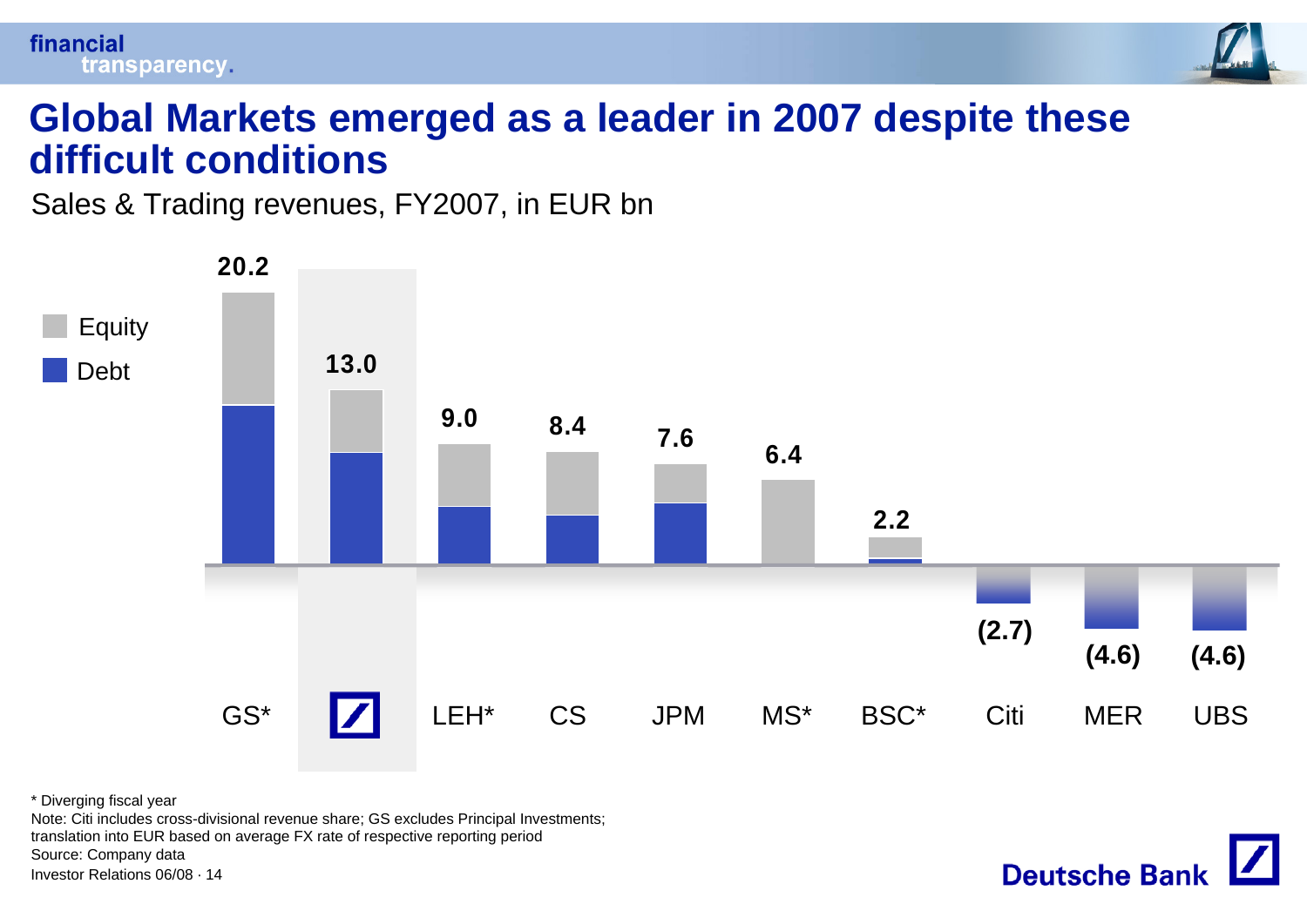



# **Global Markets has highly-diversified revenues**

Global Markets revenues, FY 2007

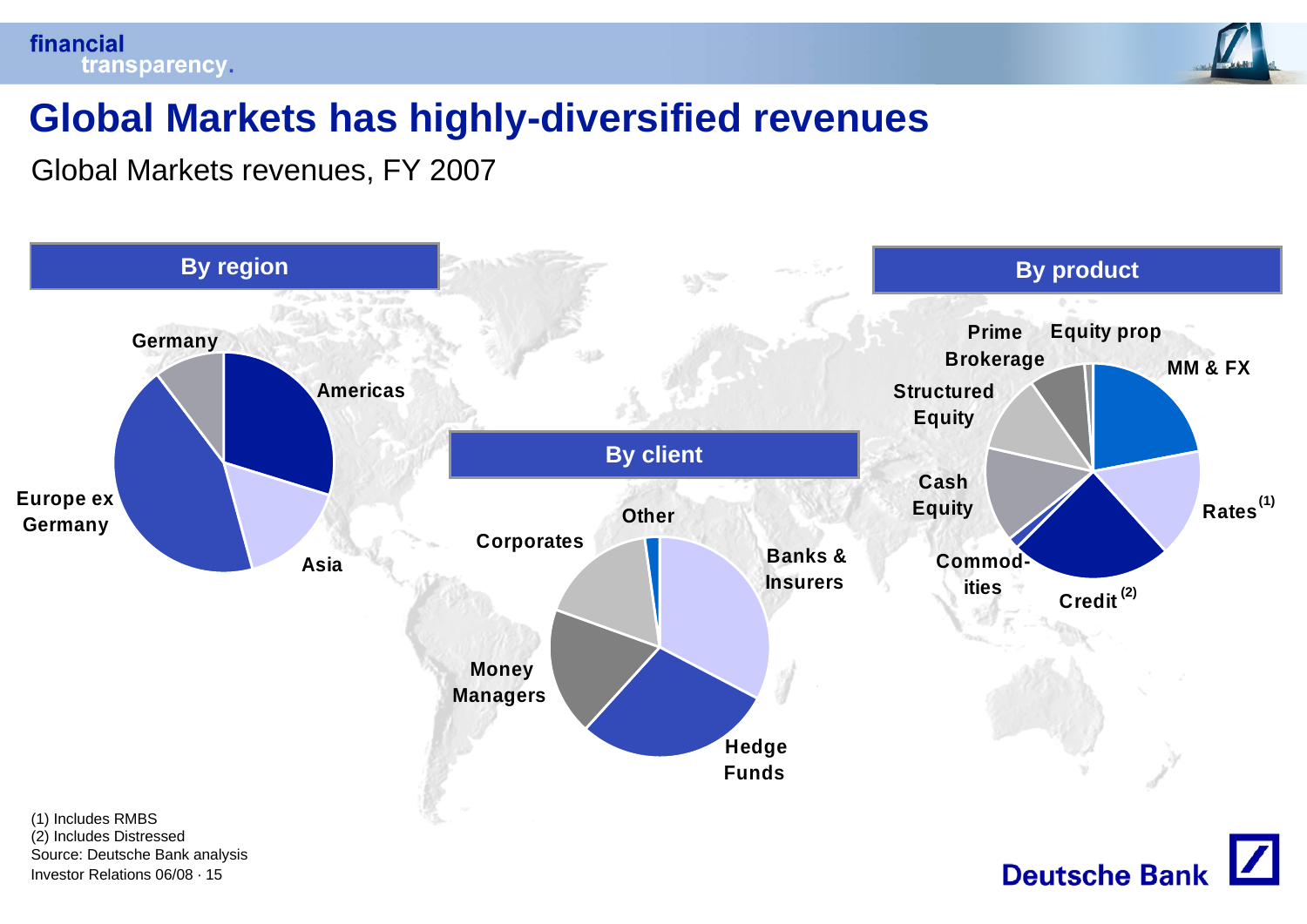



#### **We have created a diverse portfolio of deep and consistently profitable client relationships …**



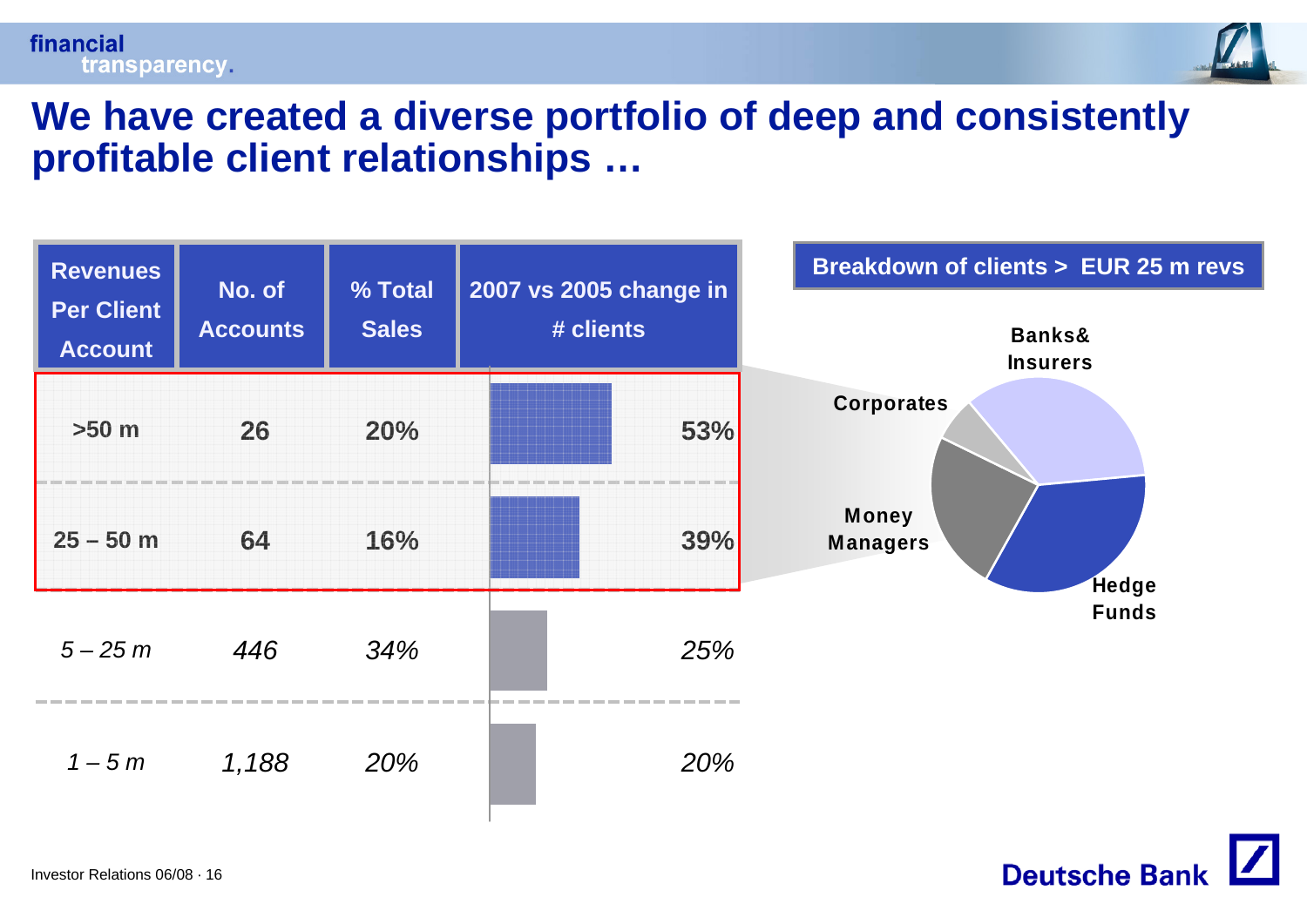

**Deutsche Bank** 

### **… ensuring that our underlying customer franchise has remained strong throughout the crisis**



\* Customer flow is defined as client business – Global Markets uses sales credits as an internal measure to track client profitability

Investor Relations 06/08 · 17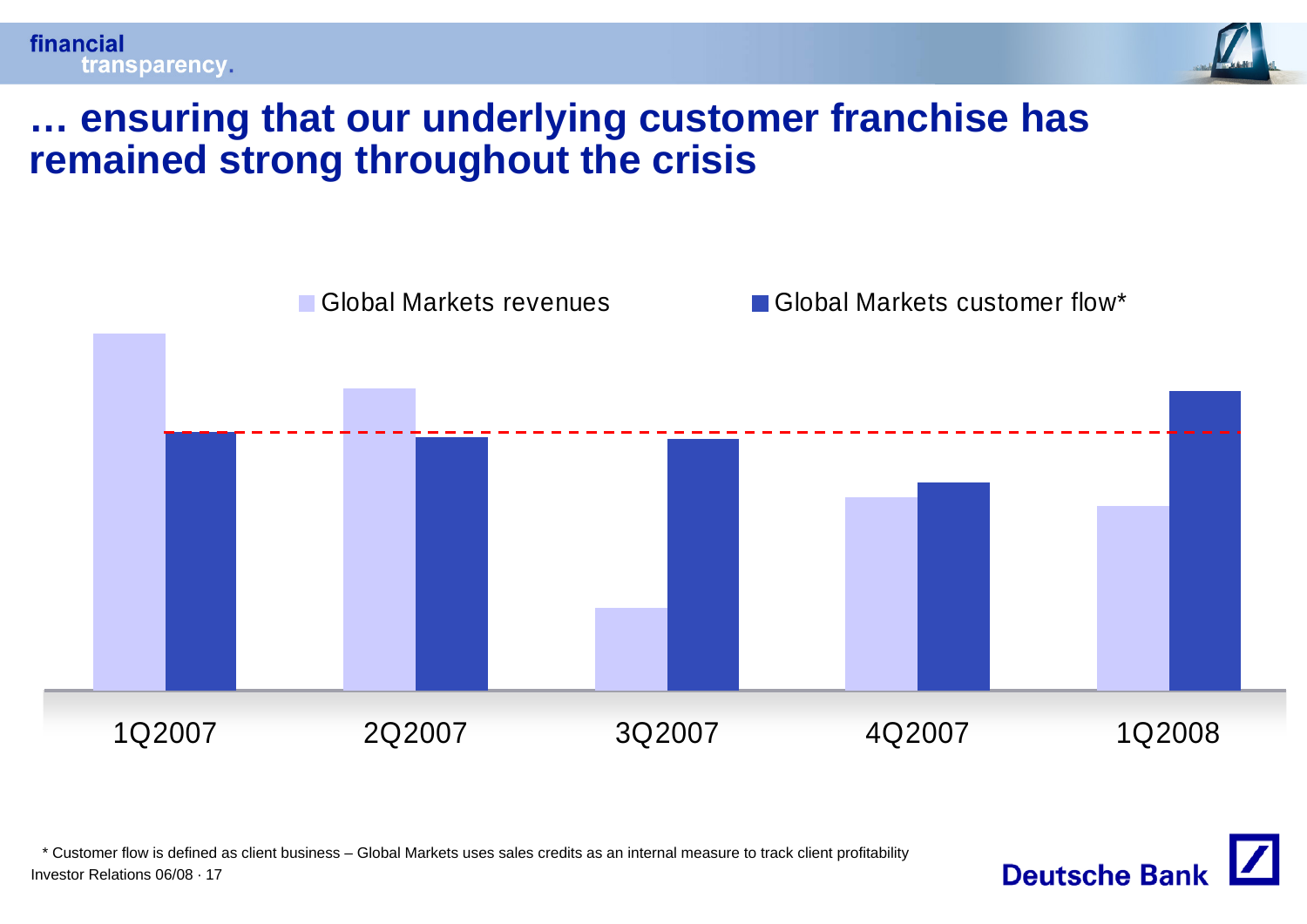



### **Crucially, Global Markets has always emphasised risk transformation and distribution …**

Reconciliation of Citigroup analysis to DB actual, all numbers 2H2007, in USD bn



\* DB gross exposure of EUR 1,778 m as reported on page 17 of 2007 Financial Report, converted into USD; Net exposure is significantly lower due to hedges Note: DB actual exposure converted at USD/EUR spot rate on 31 December 2007 of EUR 1.4701 Source: Citi Fixed Income Quantitative Research as of 6 November 2007, Deutsche Bank analysis **Deutsche Banl** Investor Relations 06/08 · 18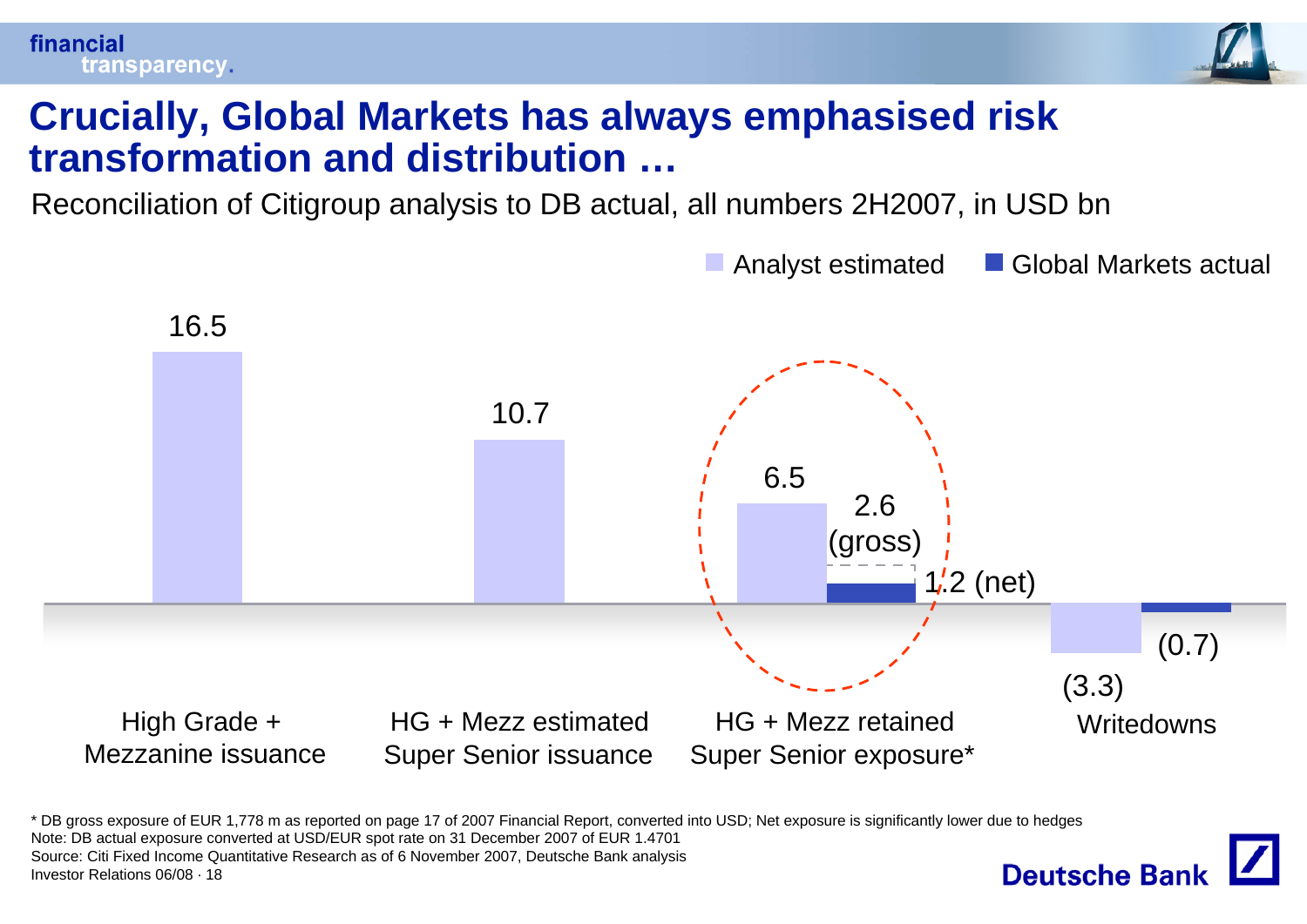



#### **… allowing us to outperform peers without retaining excessive risk**





Investor Relations 06/08 · 19Credit includes: flow, structured and securitisation businesses Source: Coalition, Deutsche Bank analysis

**Deutsche Bank**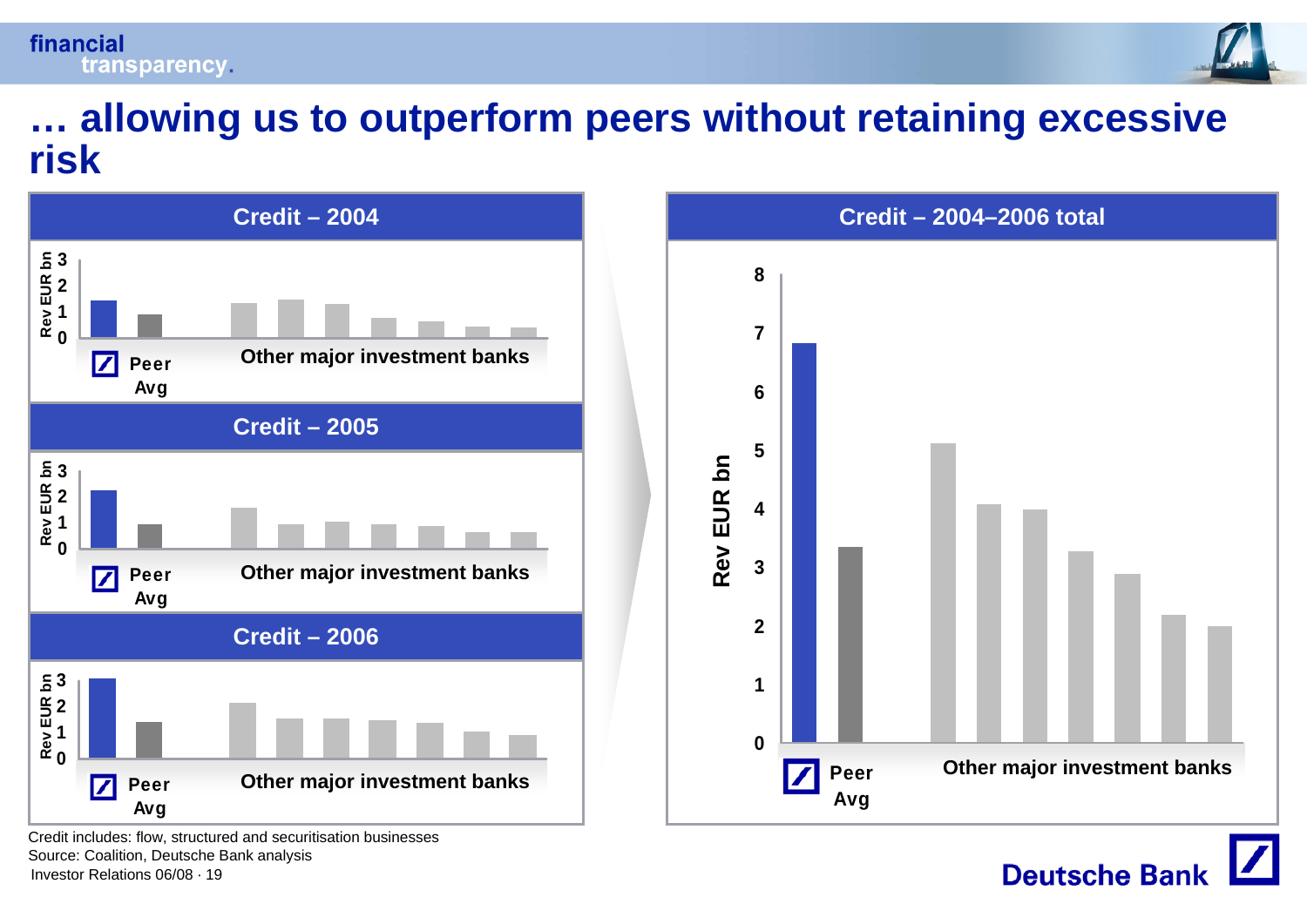#### financial transparency.



**Deutsche Bank** 

#### **Is the crisis behind us? Market indicators point to different conclusions**



Investor Relations 06/08 · 20Source: Standard & Poor's, Company reports, Deutsche Bank Research, Bloomberg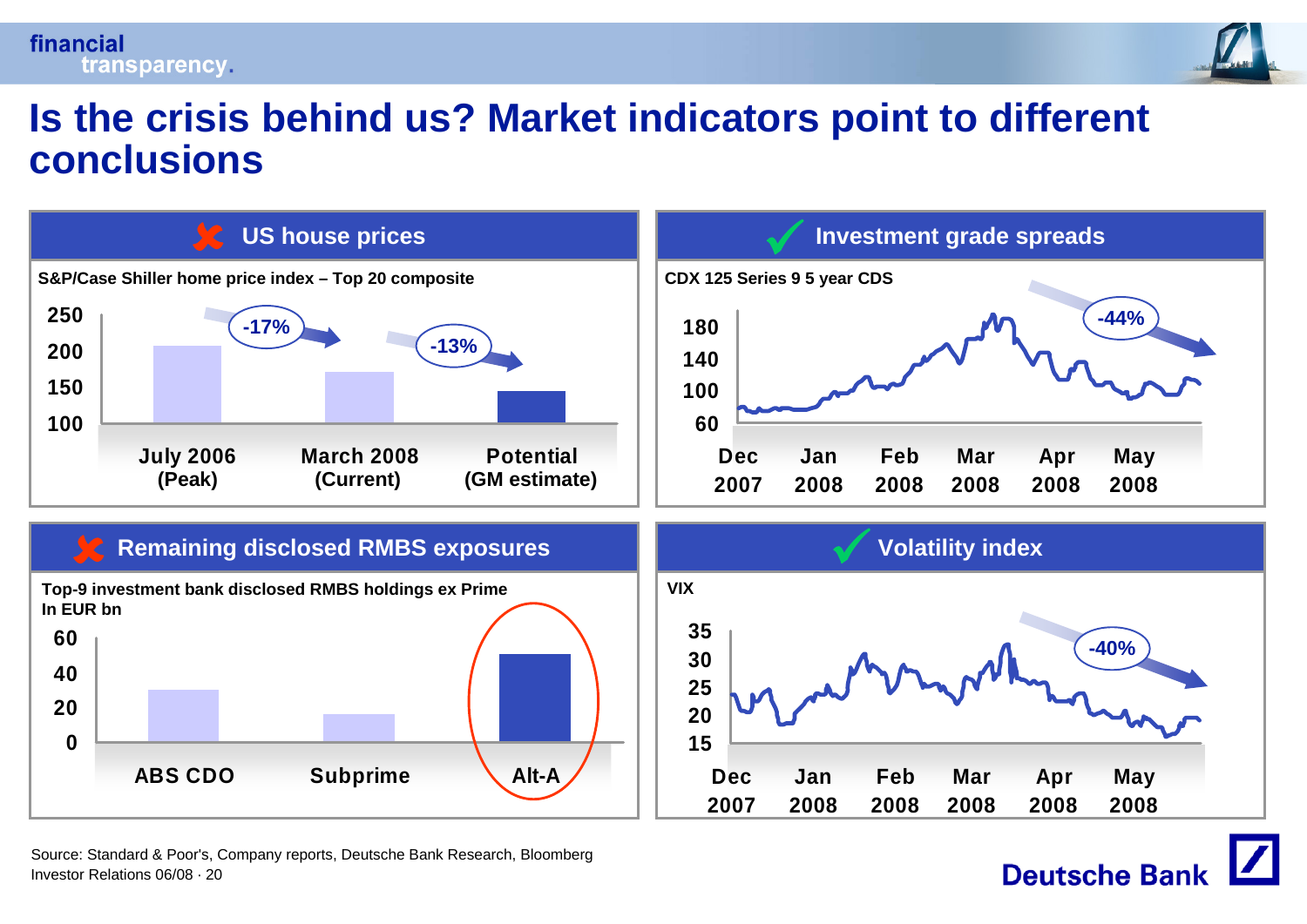

### **The aftermath of the crisis**



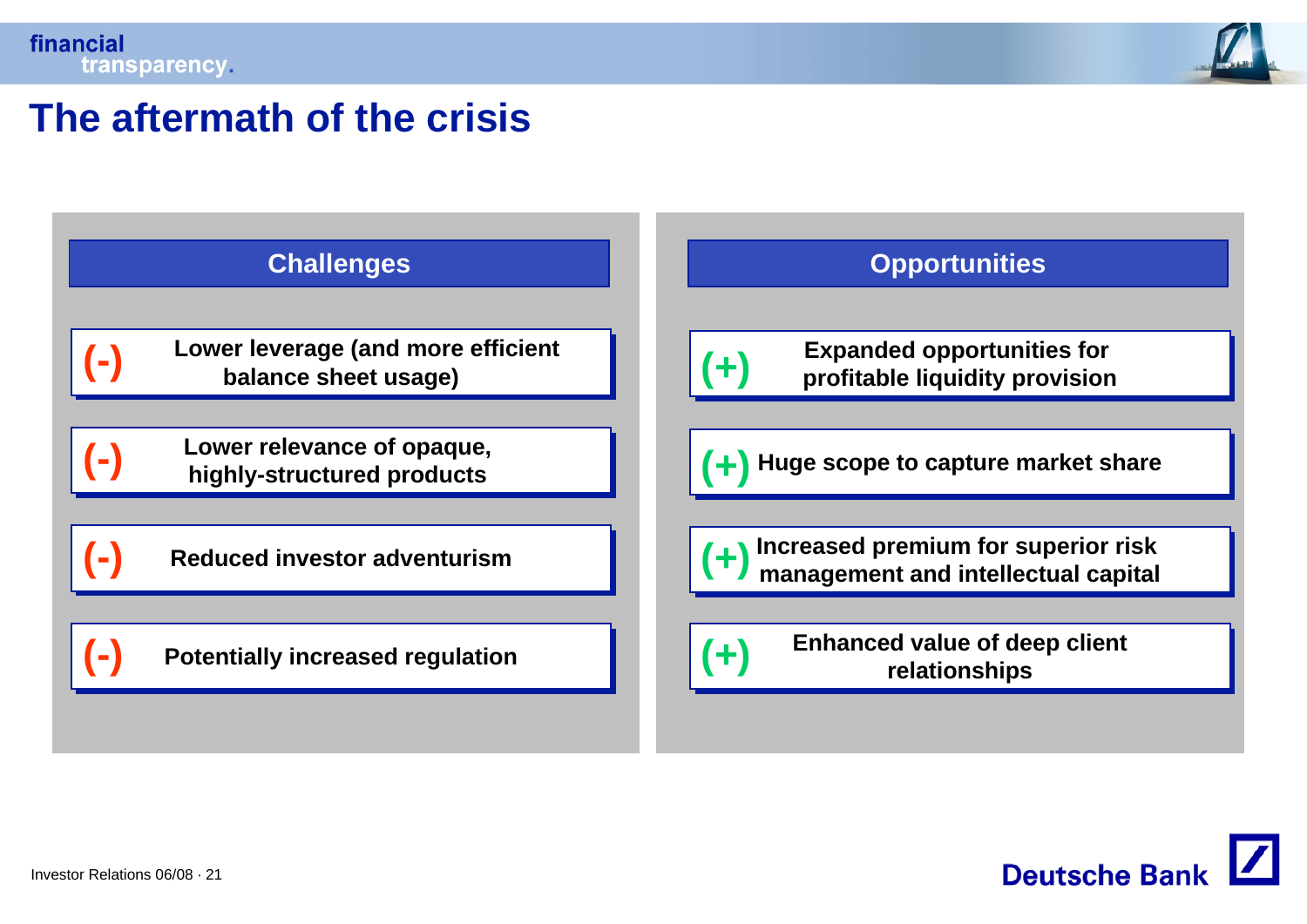

**Deutsche Bank** 

# **We are positioned well for the aftermath of the crisis**

Morgan Stanley / Oliver Wyman total market revenue forecasts 2007 / 08, in USD bn



Investor Relations 06/08 · 22Source: Morgan Stanley / Oliver Wyman Research as of 1 April 2008, Deutsche Bank analysis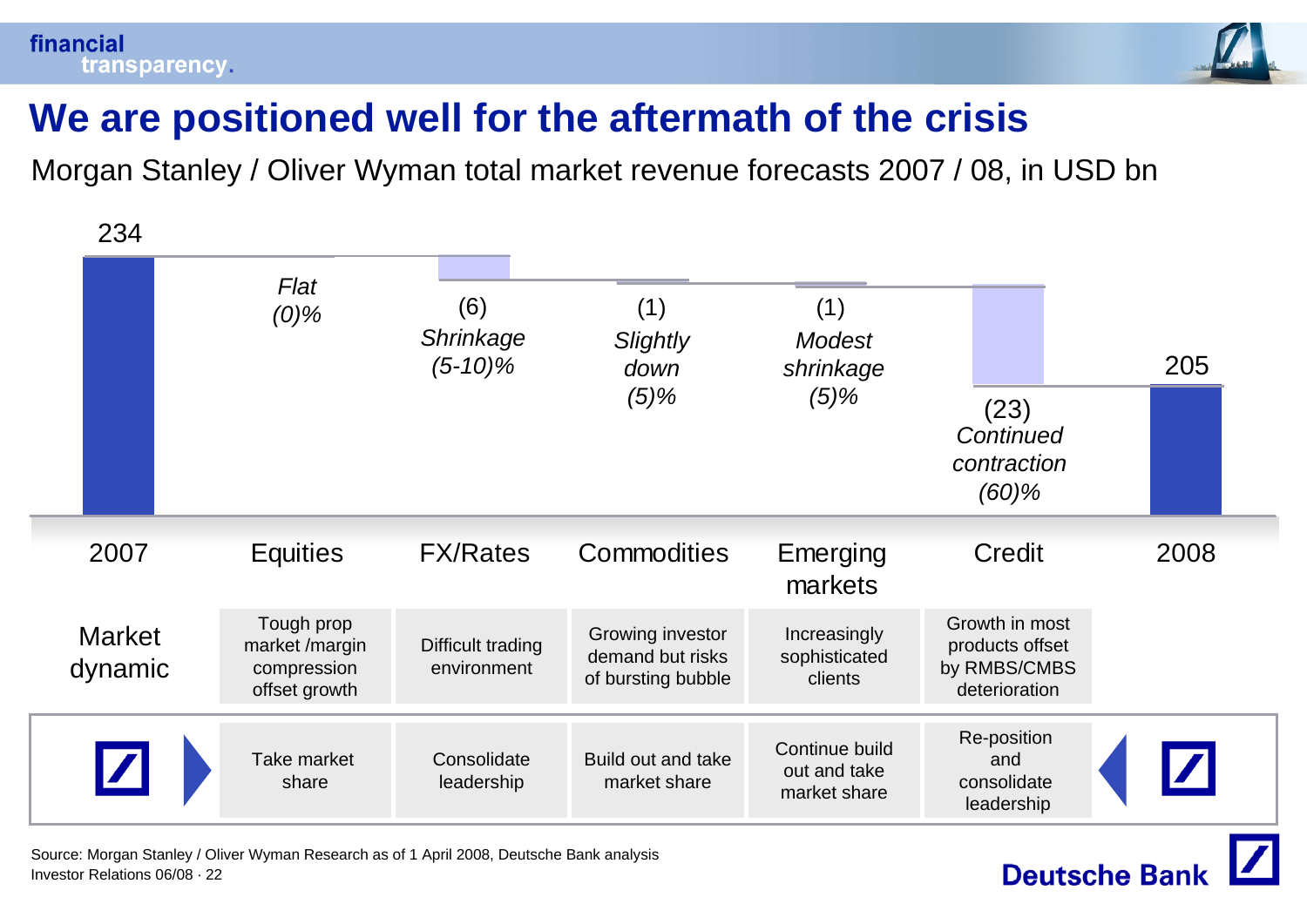

# **We continue to build out selectively, profitably and successfully**





*NB: Colours represent individual business areas*

![](_page_22_Picture_6.jpeg)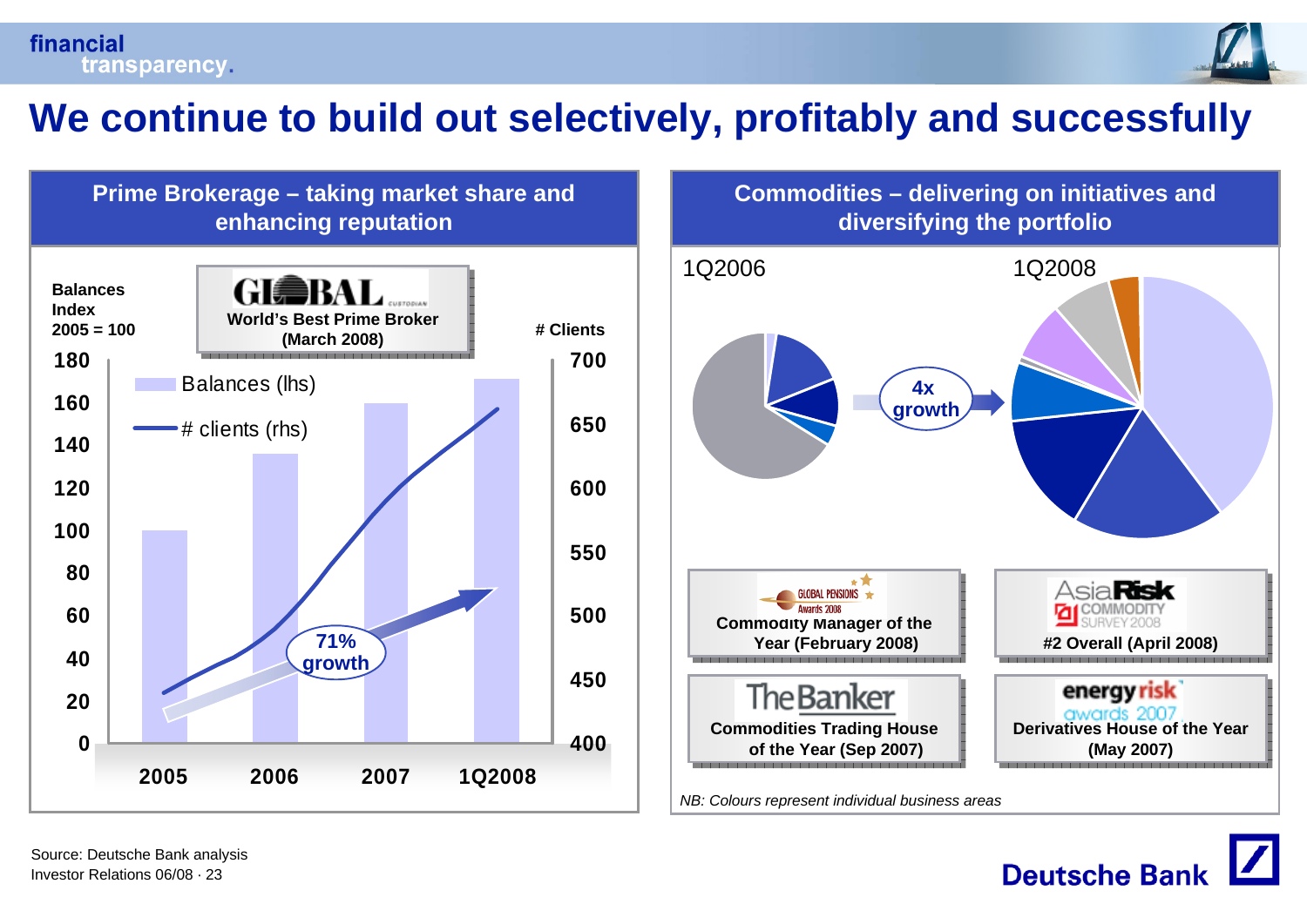![](_page_23_Picture_0.jpeg)

![](_page_23_Picture_1.jpeg)

#### **We are consolidating industry leadership by continuing to take market share**

![](_page_23_Figure_3.jpeg)

![](_page_23_Figure_4.jpeg)

**Deutsche Bank**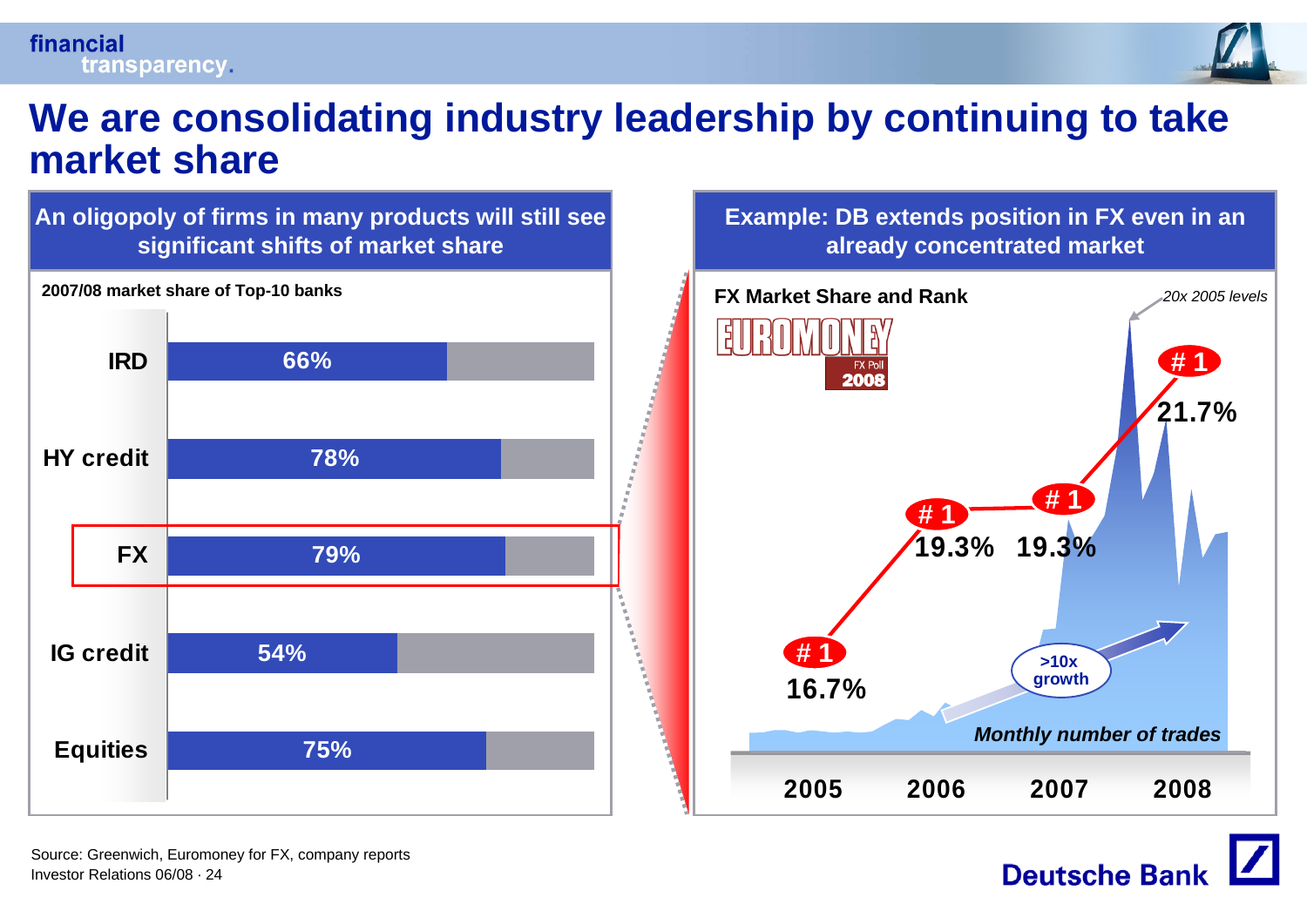![](_page_24_Picture_0.jpeg)

![](_page_24_Picture_1.jpeg)

**Deutsche Bank** 

#### **In the wake of the crisis, provision of liquidity now commands a premium**

![](_page_24_Figure_3.jpeg)

Investor Relations 06/08 · 25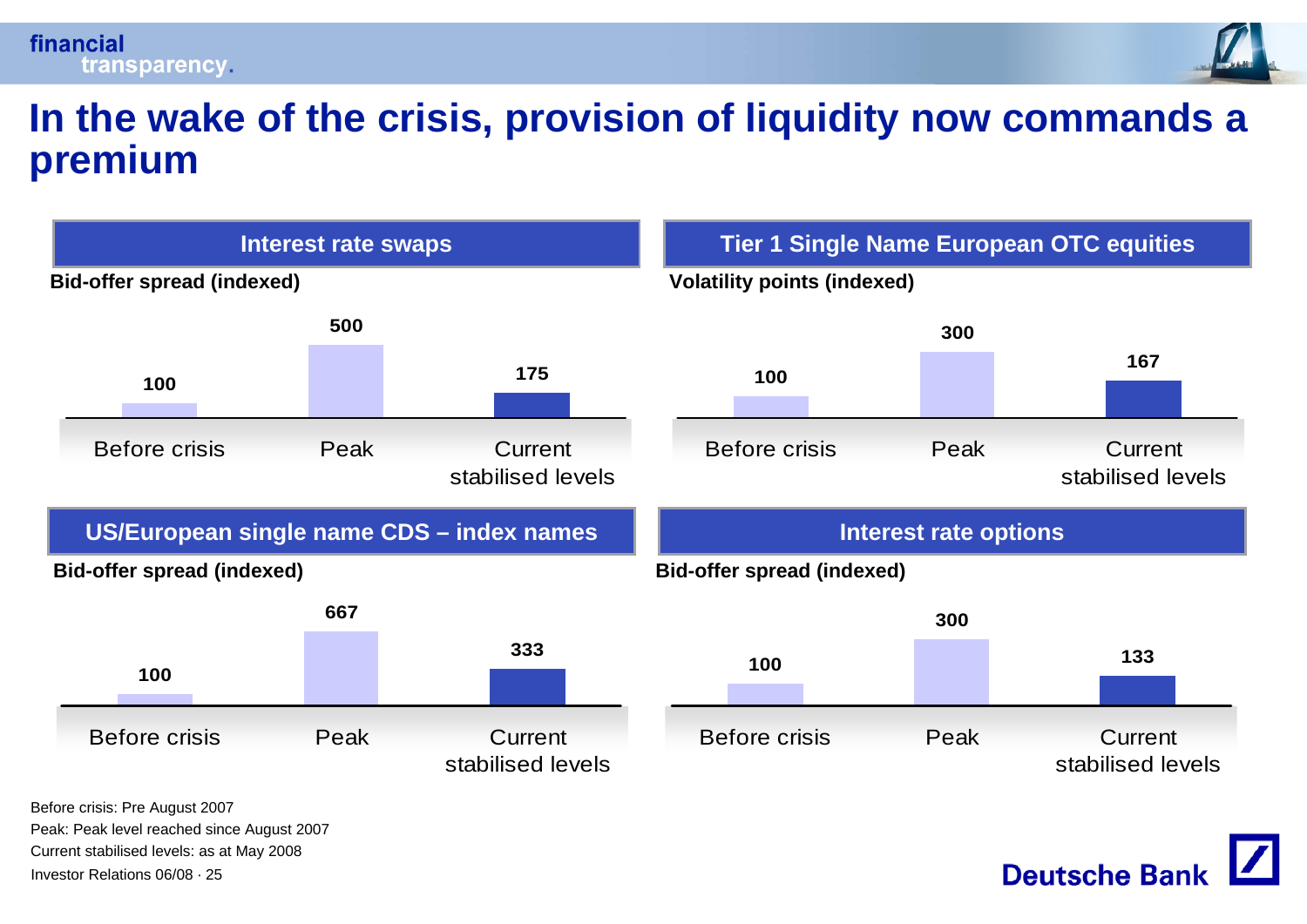![](_page_25_Picture_1.jpeg)

#### **Despite market turbulence, megatrends continue to favour our business**

| <b>Trend</b>                                  | <b>Features</b>                                                                                                                       | <b>Global Markets Strengths</b>                                                                                     |
|-----------------------------------------------|---------------------------------------------------------------------------------------------------------------------------------------|---------------------------------------------------------------------------------------------------------------------|
| <b>Globalisation</b>                          | Growth of emerging markets<br>Geographical boundaries disappear<br>Global players act locally                                         | Regional business diversification<br>■ Global network<br>Global capital market access<br>Local presence and culture |
| <b>Growth</b><br>of capital<br><b>markets</b> | Growing investor appetite<br>Innovation / structuring<br>Corporate activity<br>Leverage / risk distribution                           | ■ World-class Sales & Trading<br>Access to a diverse set of clients<br>Recognised risk<br>management expertise      |
| <b>Global</b><br>asset growth                 | <b>Private retirement funding</b><br>Emerging market wealth creation<br>Shift toward new asset classes<br>Bifurcation of alpha / beta | ■ Forefront of life / pensions expertise<br>Access to emerging markets<br>Leading ETF platform                      |